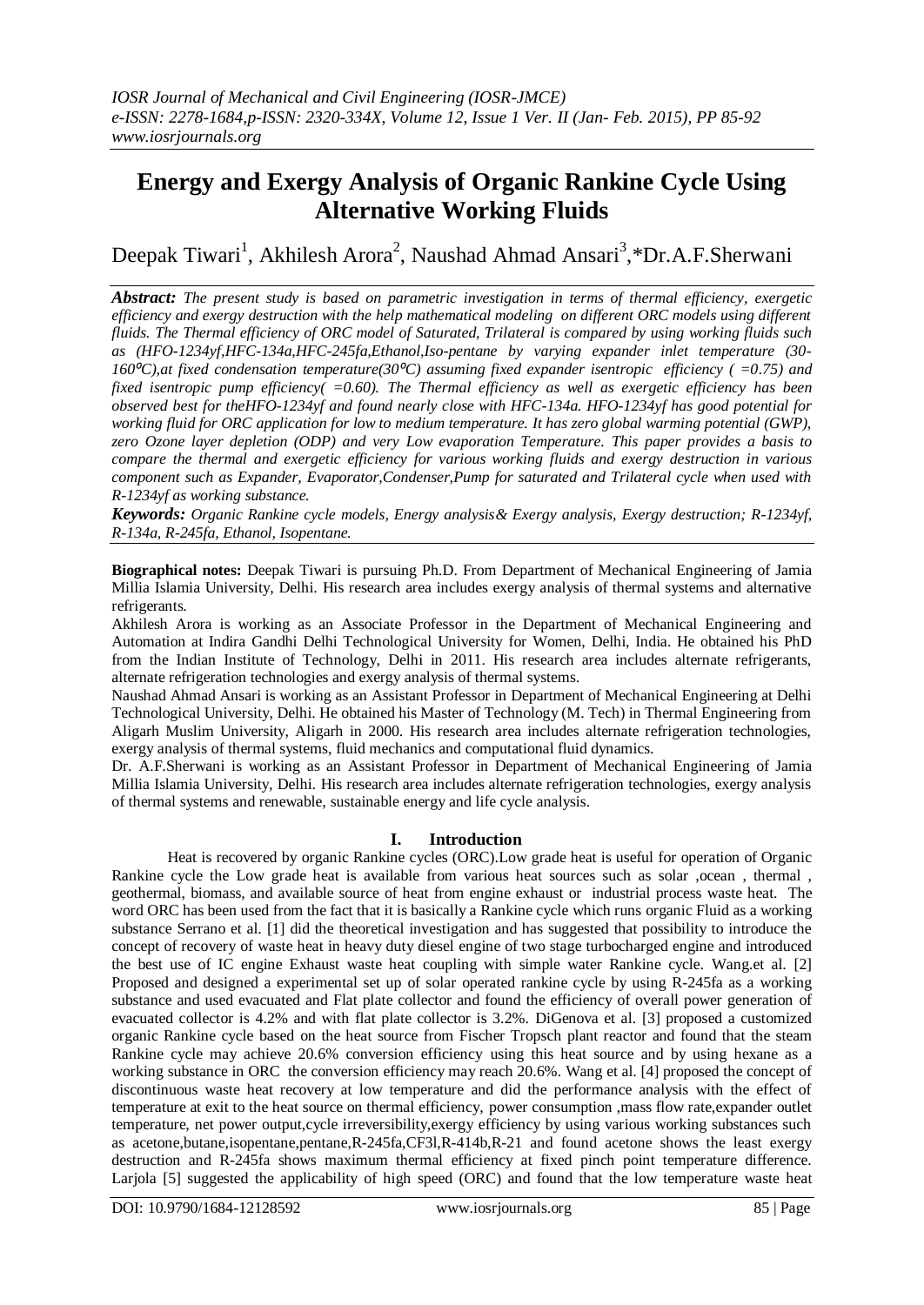sources are such as combustion of I.C. engine blast furnace hot gases steel industries diesel engine exhaust gases, gas turbine can be converted into electricity with highest efficiency. Li et al. [6] Analyzed the effect of fouling in organic rankine cycle and concluded that convective and radiative heat losses increase with increase in operating temperature. Quoilin et al. [7] proposed the design optimization and performance of economical solar operated (ORC) to generate power for rural and remote area and found that overall efficiency of electricity can be reached 7to 8% . Heberle et al. [8] carried out the exergy analysis of a combined heat and power generating ORC using geo-thermal energy inlet source (>450<sup>o</sup>k) and used four working fluids are such as isobutene,isopentane,R-227ea,R-245fa and found that R-227 shows highest second law efficiency for inlet temperature 353-423k and isobutene is best working fluid for higher temperature inlet source of geothermal water . Aleksandra& Borsukiewicz [9] has calculated pump work in ORC by using 18 working substance

in subcritical organic rankine cycle plant and found that for lower critical temperature of the working substance and the pressure in the cycle will be more thus pumping power will be more.

Nobru et al. [10] presented Study on First Law efficiency(Energy analysis) by using HFO-1234yf as working substance for low to medium temperature range of Organic Rankine cycle and found that it is potential working substance having negligible ozone depletion potential, global warming potential and found highest thermal efficiency 8.8-11.4% for expander inlet temperature range of  $(180-160^{\circ}C)$  in SupercriticalOrganic Rankine cycle.Till now there is no study about exergy analysis and exergy destruction in various component expander,pump,condenser,and evaporator using HFO-1234yf as working substance in Organic Rankine cycle(ORC)

In this paper, the first and second law analysis of ORC have been carried out using working fluids as HFO-1234yf,HFC-134a,HFC-245fa,Ethanol,Iso-pentane.

## **II. Basic Organic Rankine Cycle**

**Fig.1.** Shows schematic diagram of Organic Rankine cycle,It consist of following component are such as Evaporator,Expander, Condenser, Pump.



#### **2.1 Working Fluids**

There are five working fluids used in this simulation study: HFO-1234yf, HFC-134a, HFC-245fa, isopentane, and ethanol. The working substances HFC-245fa and iso-pentane are dry fluid used to utilize lowtemperature heat source from industrial power plants waste.Ethanol and HFC-134a are wet fluids and Ethanol is in use now a days as a good automotive working fluid in organic rankine cycle because of it's' capability to perform best for medium-temperature range (200-300°C). The purpose of using organic substance as working fluids is because they have evaporation temperature which is found to be very low as compared to steam (water vapor) and has this tendency to change into vapor or superheated vapor by using low to medium-temperature heat source.The organic substances dry (HFC-245fa, Iso-pentane) and isentropic (HFC-1234yf) which may enhance the expander life more; The vapor gets expansion in the expander has tendency to remain in dry or either saturated or superheated vapor conditions.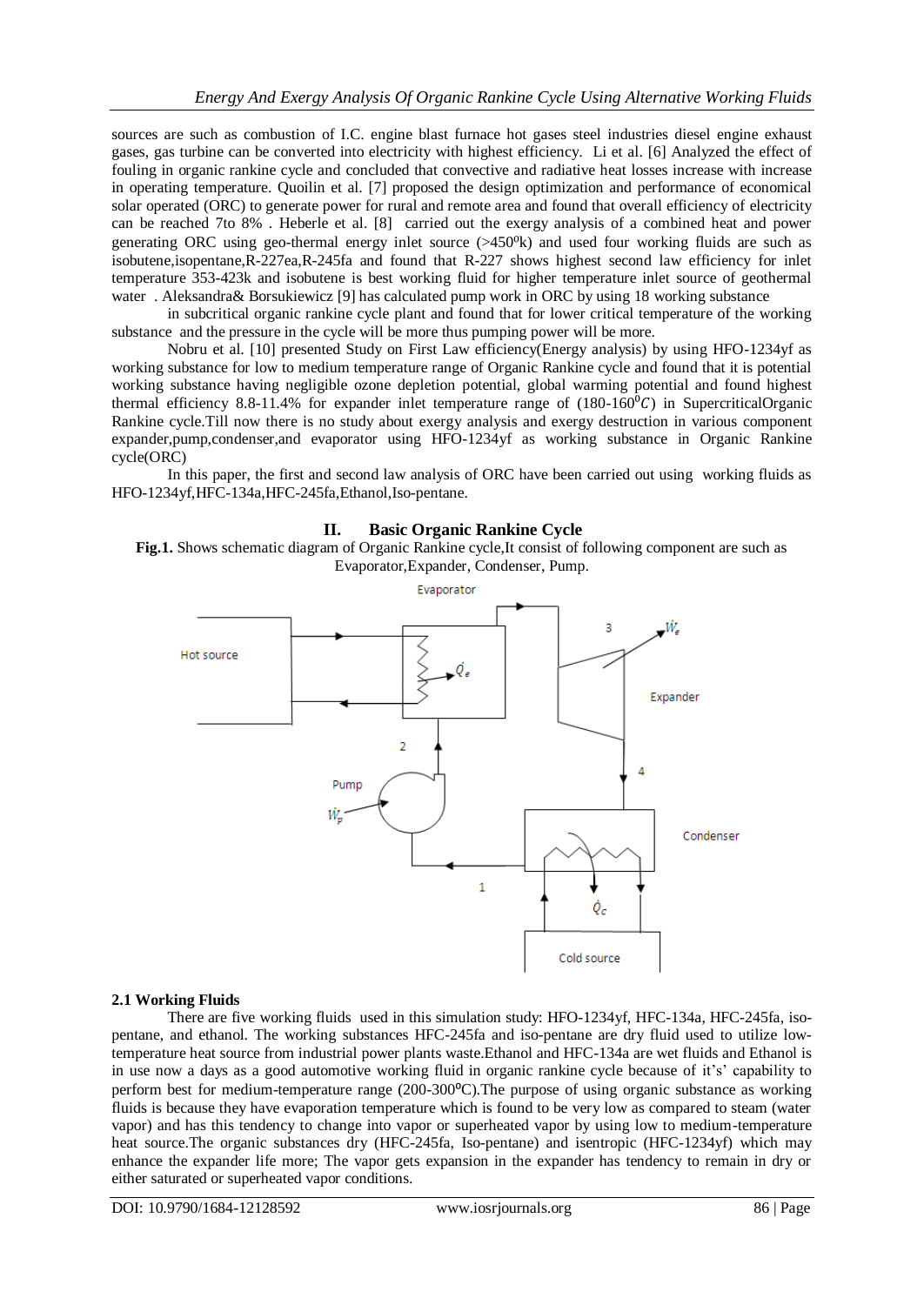| Working    | Flammability/ | Type       | Molecular        | $T_{cri}({}^0C)$ | $T_{bp}({}^0C)$ | $P_{cri} (MPa)$   | <b>ODP</b> | GWP(10)                |
|------------|---------------|------------|------------------|------------------|-----------------|-------------------|------------|------------------------|
| fluid      | Toxicity      |            | mass(kg/kmol)    |                  |                 |                   |            | 0yr)                   |
| HFO-1234yf | No            | Isentropic | $114.042^a$      | $94.7^{\circ}$   | $-29.45^{b}$    | $3.382^{b}$       | $\sim 0$   | 4                      |
| HFC-134a   | No.           | Wet        | $102.03^{b}$     | 101 <sup>a</sup> | $-26.0745^{b}$  | $4.0593^b$        | $\sim 0$   | $1320^{\circ}$         |
| HFC-245fa  | No.           | Dry        | $134.05^{\circ}$ | $154^{\circ}$    | $15.14^{b}$     | $3.651^{b}$       | $\sim 0$   | $1020^{\circ}$         |
| Isopentane | Yes           | Dry        | $72.149^{\circ}$ | $187.2^{\circ}$  | $27.83^{b}$     | $3.387^b$         | $\sim 0$   | $\sim$ 20 <sup>c</sup> |
| Ethanol    | Yes           | Wet        | $46.068^{\circ}$ | $240.7^{\circ}$  | $78.24^{b}$     | $6.148^{b}$       | na         | Na                     |
| Acetone    | No            | Wet        | 58.08            | $3.60^{\circ}$   | 329.15          | 4.70 <sup>a</sup> | $\sim$ 0   | Na                     |

**Table-1**Comparative characterstic of working fluids (HFO-1234yf, HFC-134a, HFC-245fa, Isopentane, Ethanol, Acetone)

- a. a Ref.Akasa et al
- b. b REFPRP:Ref.Lemmon et al.[20]
- c. c Ref.calm et al [21]

#### **2.2 Saturated cycle model:**

Fig.2 shows T-s diagram for wet fluids (such as HFC-134a,Ethanol)It is similar to trilateral cycle it is very compact design system can be used to obtain reasonable thermal efficiencies by recovering waste heat from low temperature level. The temperature-entropy (T-S) diagram for the saturated cycle is shown by the cycle path 1-2-3-4-1. The heat is supplied to evaporator (2-3) at isobaric condition. The process (1-2) is reversible adiabatic pumping the process (3-4) is reversible adiabatic expansion. The process (4-1) shows constant pressure heat rejection process



#### **2.3 Trilateral cycle model:**

Fig.3 Shows T-s diagram of ORC for isentropic fluid (HFO-1234yf) The trilateral organic rankine cycle seems to be triangular rankine cycle. It looks very simple cycle when compared with a conventional cycle, it shows very competitive performance when it is used for low temperature source of heat. It has low operating cost of same sized components.

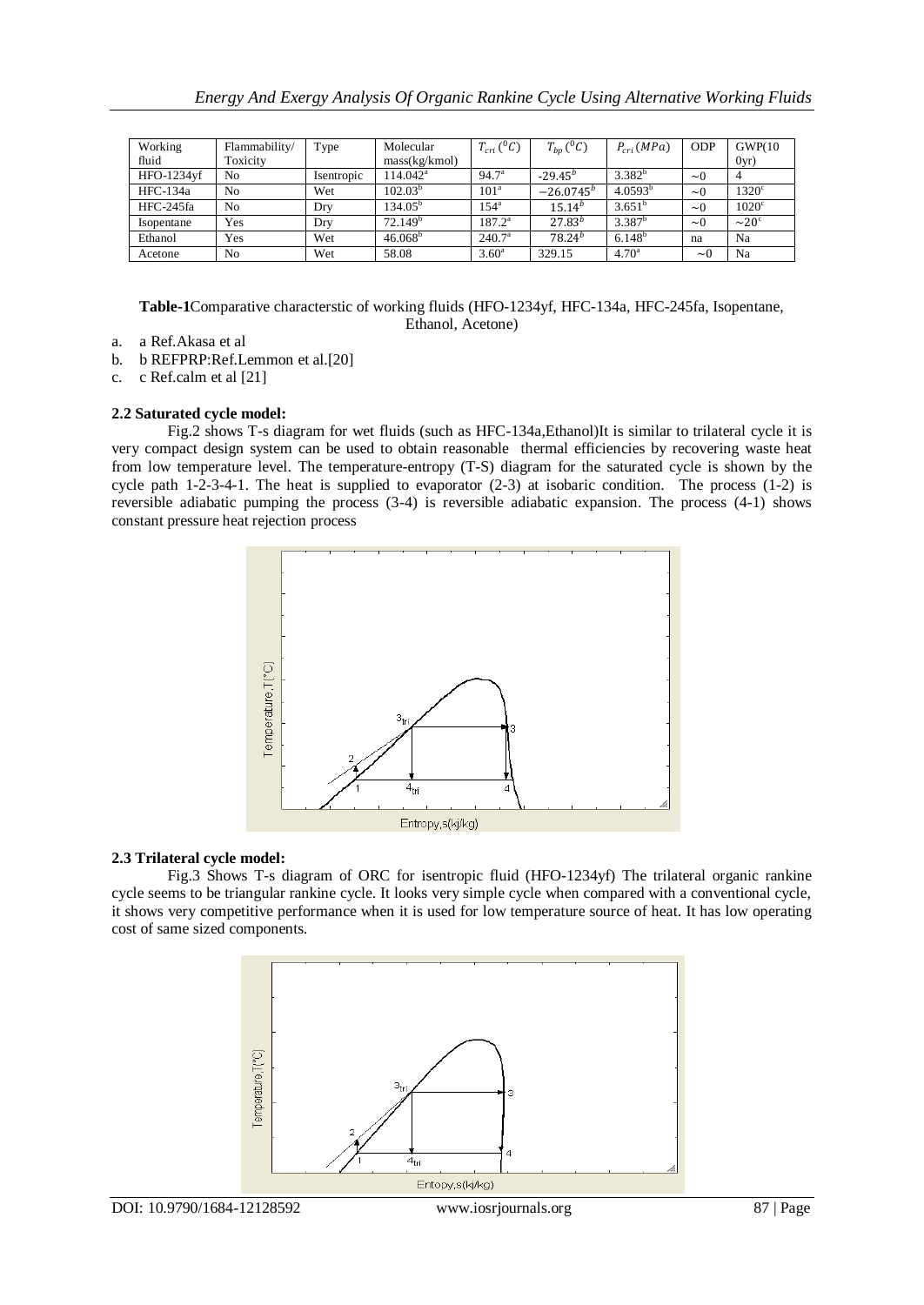

#### **Fig 4 Shows T-s diagram of ORC for dry fluid (HFC-245fa,Isopentane)**

The reason of using this cycle is that the temperature profile of working substance is matching perfectly to the heat source. Its' operating pressure is optimum, so it is used economically for where low powered heat application is required.

In this simulation work, T-s diagram for the trilateral ORC model is represented by cycle path 1-2-3-4- 1. The pressure, at which pump is working which is same as evaporation pressure but practically it is lower than the critical pressure of the working fluid. The inlet temperature to the expander is maintained at saturated condition.

The cycle consists of reversible adiabatic (isentropic) pumping shown by state (1-2) of a working fluid then, followed by constant pressure heat supply to the working fluid (2-3),then isentropic expansion of the working fluid containing two-phase mixture at state (3-4) is then entered, for constant pressure heat rejection in condenser and finally return with two-phase mixture at saturated liquid state (4-1).The trilateral cycle is differed by conventional cycle where the working substance remains in the form of liquid when it exit from the evaporator. By keeping constant condenser temperature, the thermal efficiency substantially increases when operating inlet temperature varies from Tin=50 $\degree$ *C* to 170 $\pm$ 10 $\degree$ *C* then falls slowly when the expander inlet temperature further reaches up to 200<sup>o</sup>C.

#### **2.4 Energy Analysis**

The following assumption are made during thermodynamic analysis of ORC

1) The process is steady -flow and steady state;2)There is no pressure drop in connecting pipes and heat exchanger:3)process in expander and pump is isentropic;4)There is no heat loss from equipments and pipes;5)The heat carrier of exhaust gas is non- corrosive and non-condensable in heat exchange process ;6)The isentropic expander efficiency 75%.) ;7)The isentropic pump efficiency is 60%.The fixed condensation temperature is 30<sup>o</sup>C.

The general energy balance equation for all existing cycle (Saturated, Trilateral, Supercritical, Superheated, and Subcritical) is as follow:

The isentropic pump efficiency &power

$$
\eta_p = \frac{h_{2s} - h_2}{h_2 - h_1}
$$
  
\n
$$
W_p = \dot{m} * (h_2 - h_1)
$$
\n(1)

**For the expander**

Isentropic efficiency

$$
\eta_e = \frac{(h_3 - h_4)}{(h_3 - h_4 s)} \nW_e = \dot{m} * (h_3 - h_4)
$$
\n(3)

**The amount of heat supplied to the working fluid into evaporator**

 $Q_{in} = \dot{m}^*(h_3 - h_2)$  $)$  (5)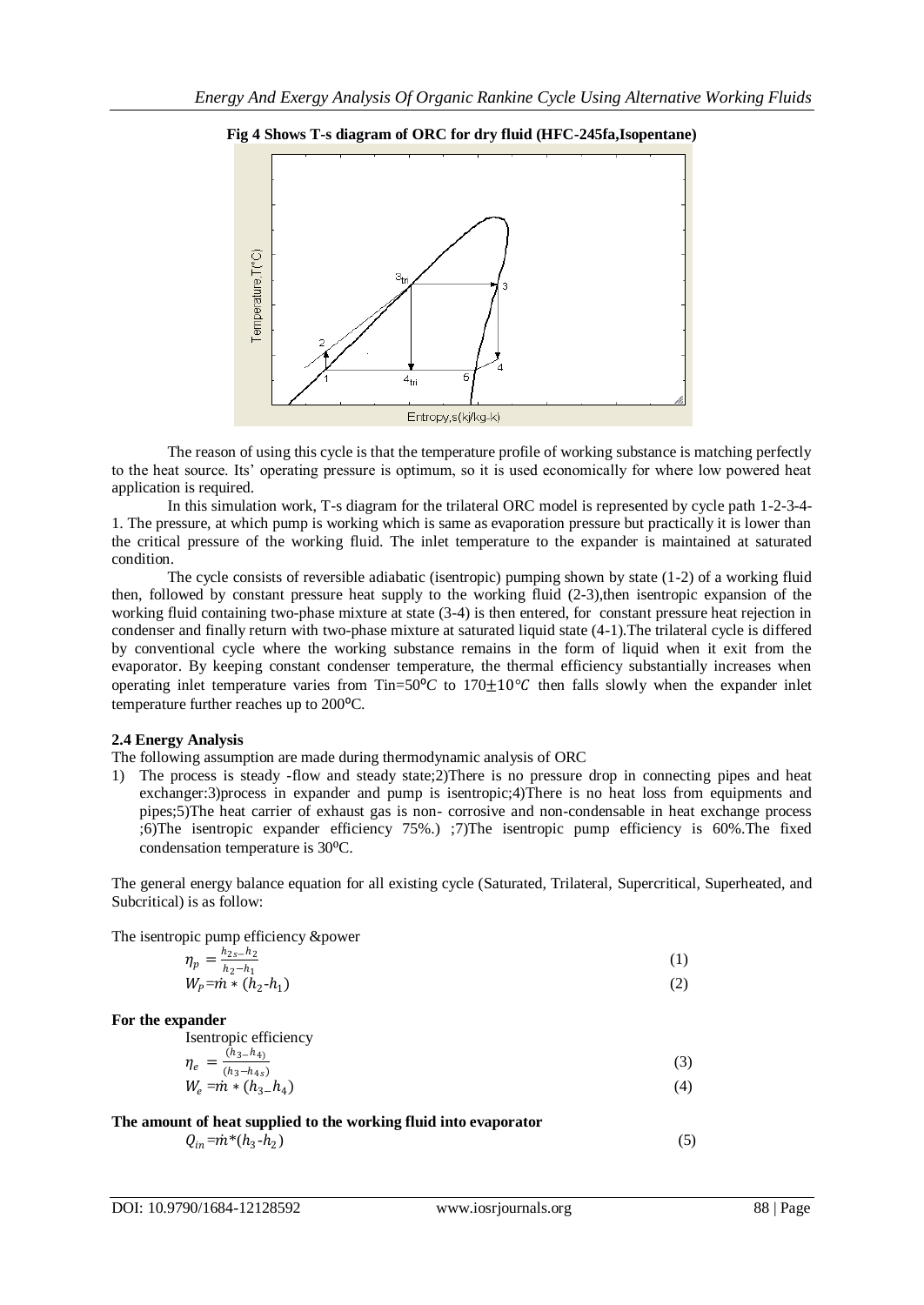**Thermal Efficiency Of the ORC cycle**

 $Q_{in}$ 

$$
\eta_{th} = \frac{w_e - w_p}{Q_{in}} \tag{6}
$$
\n
$$
\eta_{th} = \frac{(h_3 - h_4) - (h_2 - h_1)}{Q} \tag{7}
$$

#### **2.5 Exergy Analysis**

The second law of thermodynamics assists in evaluating the performance of the system based on exergy, which always decreases owing to irreversibility. Exergy is the measure of usefulness, quality or potential of a stream to cause change and an effective measure of the potential of a substance to impact the environment (Dincer, 2003). Exergy balance for a control volume undergoing steady state process is expressed as (Lee and Sherif, 2001).

$$
\dot{E}D_i = \sum (\dot{m}e)_{in} - \sum (\dot{m}e)_{out} + \left[ \sum \left( \dot{Q}(1 - \frac{T_0}{T}) \right)_{in} + \sum \left( \dot{Q}(1 - \frac{T_0}{T}) \right)_{out} \right] \pm \sum \dot{W}
$$

Where EDi represents the rate of exergy destruction occurring in the process in the component under consideration

The first two terms on the right hand side represent exergy of streams entering and leaving the control volume. The third and fourth terms are the exergy associated with heat transfer Q from the source maintained at constant temperature T and is equal to work obtained by Carnot engine operating between T and T0. The last term is the mechanical work transfer to or from the control volume. Second law performance of the system can be measured in terms of exergetic efficiency.Exergetic efficiency can also be expressed in terms of total exergy destruction and exergy supplied to the system.

## **Exergy destruction in evaporator:**  $E_{devav} = (h_2 - T_0 * \overline{S}_2) - (h_3 - T_0 * S_3) + q_s * [1 - T_0 / (T_3 + 273)]$  (8) **Exergy destruction in expander:**  $E_{dexp} = (h_3 - T_0 * S_3) - (h_4 - T_0 * S_4) - (h_3 - h_4)$  (9) **Exergy destruction in condenser:**  $(h_4 - T_0 * S_4) - (h_1 - T_0 * S_1)$  (10) **Exergy destruction in pump:**  $E_{d\text{pump}} = (h_1 - T_o * S_1) - (h_2 - T_o * S_2) + (h_2 - h_1)$  (11)  $E_{dtotal} = E_{devap} + E_{dexp} + E_{dcond} + E_{dpump}$  (12) **Exergetic Efficiency**  $\eta_{ex} = 1 - E_{\text{dtotal}} / E_{\text{input}}$  (13)

$$
E_{input} = q_s * [1 - T_O / (T_s + 273)] + W
$$
\n(14)

$$
\eta_{ex1} = W_T/E_{input} \tag{15}
$$

## **III. Result And Discussion**

This section deals with the result and discussion for simple ORC cycle with various working fluids at different Expander inlet temperature at fixed condenser temperature (30<sup>o</sup>C), Isentropic Expander efficiency  $(\eta<sub>T</sub>=75%)$ , IsentropicpumpEfficiency ( $\eta<sub>P</sub>=60%$ ).

Fig.5. Shows relative Comparison of Thermal Efficiency of Saturated by using various working fluid. In saturated Rankine cycle model by using HFO-1234yf shows Lowest Thermal Efficiency (7%) and ethanol shows highest thermal efficiency (20%) as compared to other working fluid in temperature Range (30-90 $^{\circ}$ C).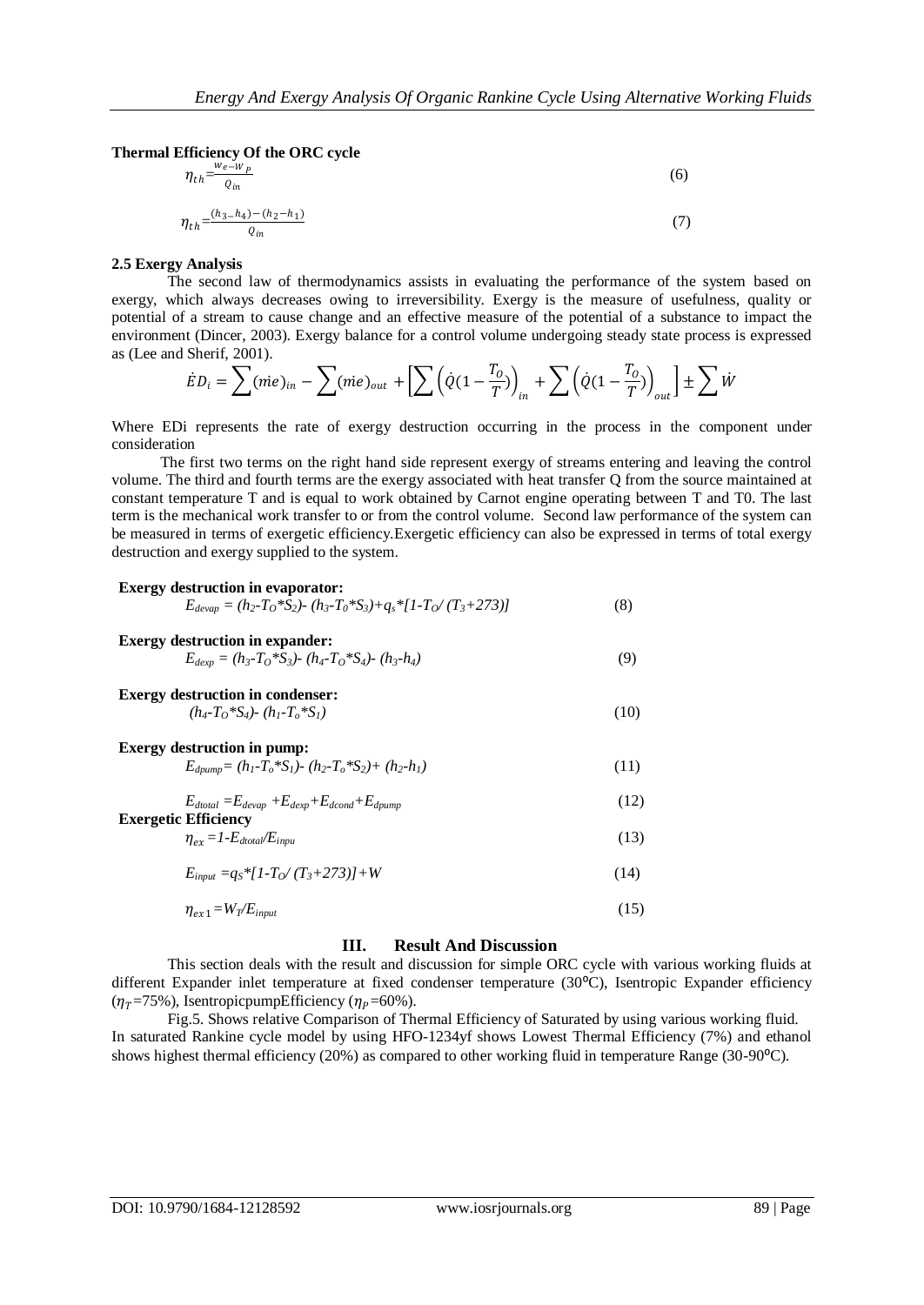

**Exergetic Efficiency Comparison of various Working Fluid in Saturated Cycle.**

**Fig.6.**Exergetic efficiency for saturated ORC HFO-1234yf shows lower exergetic efficiency (52%) Ethanol shows higher Exegetic efficiency(60%) for expander inlet temperature (30-100<sup>o</sup>C).<br> **0.6** 





The exergy destruction (7kw) in evaporator is highest as compare to expander, pump, condense and pump shows the lowest exergy destruction(2kw) for temperature range of (30-100 $^{\circ}$ C).

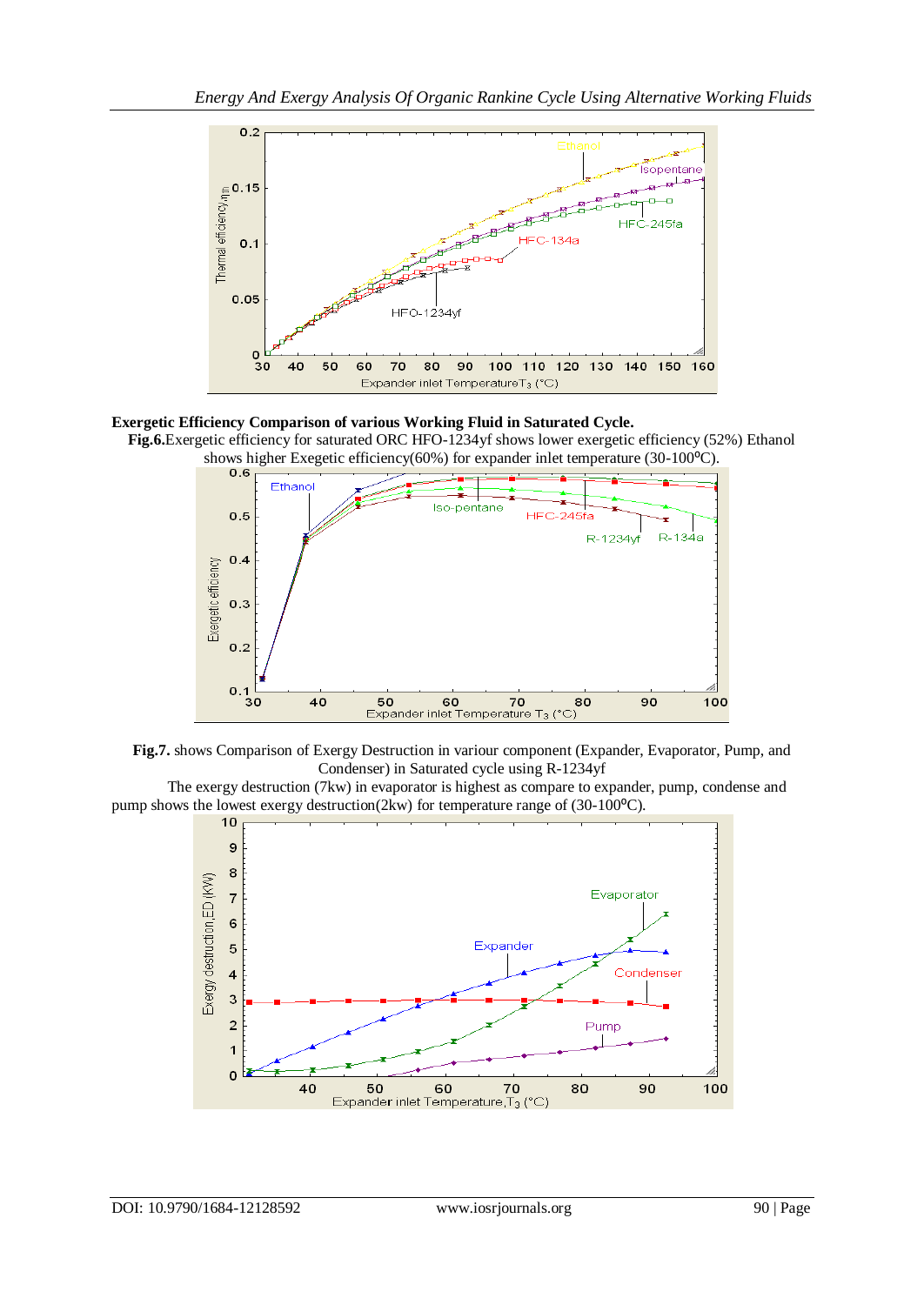**Fig.8**.Shows relative Comparison of Thermal Efficiency with Expander inlet Temperature of Trilateral cycle by using various workingFluid .

It has been observed that Ethanol shows higher thermal efficiency  $(14\%)$ , HFO-1234yf lower thermal efficiency(5%) for expander inlet temperate (30-160°C).



**Fig.9** Shows. Exergetic Efficiency Comparison of various Working Fluid in Trilateral cycle HFC-134a shows highest exergetic efficiency(42%) is close to the exergetic efficiency(40%) when HFO-1234yf is used.



**Fig.10.** Shows relative Comparison of Exergy destruction of Trilateral cycle by using HFO-1234yf as working Fluid.

The exergy destruction in evaporator (1.8kw) is highest as compare to expander, pump, condenser and pump shows (0.6kw) the lower exergy destruction.